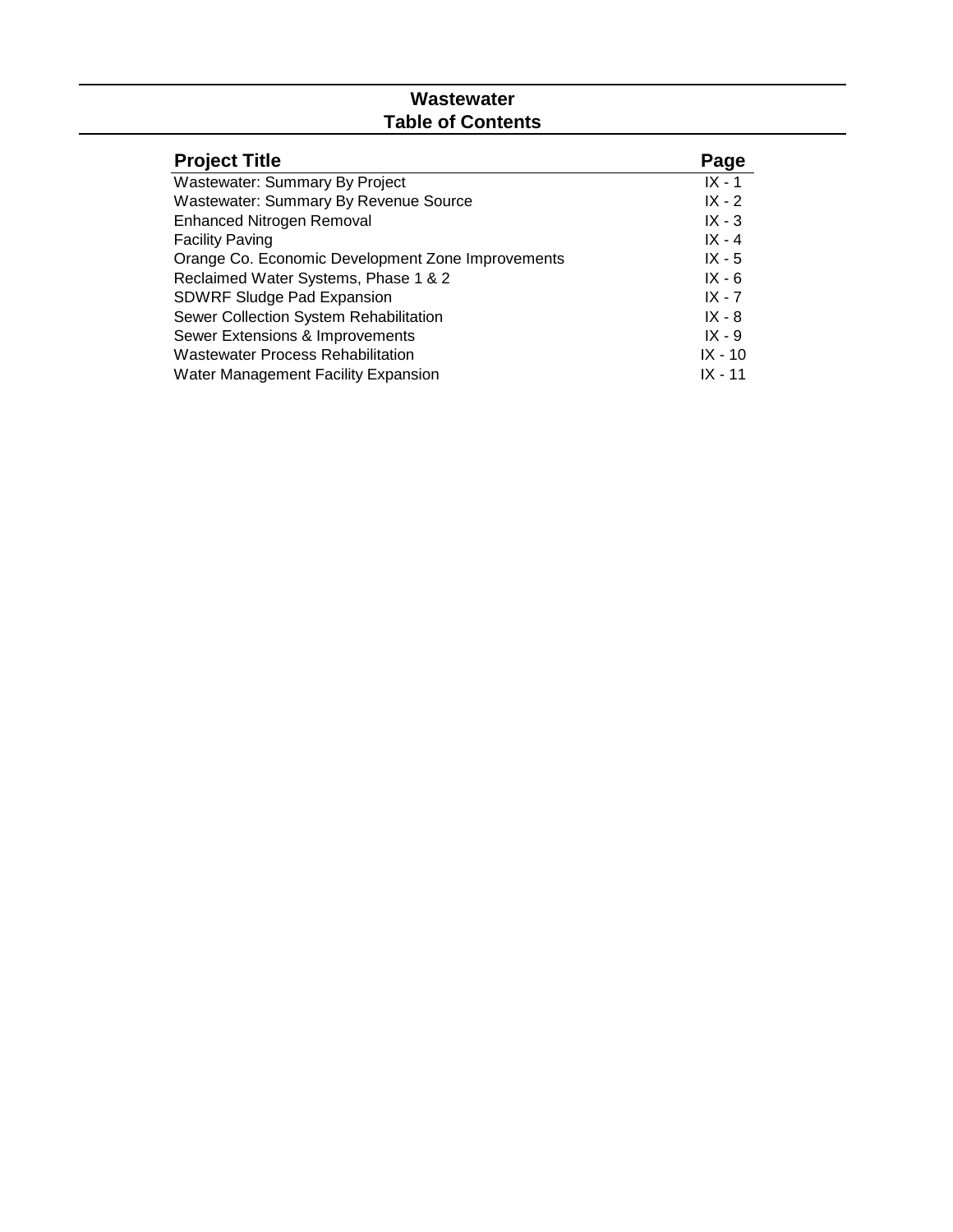|                                                               |                                   |             |             | <b>SUMMARY BY PROJECT</b> |            |                            |             |                                                 |                      |
|---------------------------------------------------------------|-----------------------------------|-------------|-------------|---------------------------|------------|----------------------------|-------------|-------------------------------------------------|----------------------|
| Category                                                      | <b>Prior Year</b>                 | FY 2013-14  | FY 2014-15  | FY 2015-16                | FY 2016-17 | FY 2017-18                 | FY 2018-19  | <b>Future</b><br>Years                          | <b>Total Request</b> |
| Enhanced<br>Nitrogen<br>Removal                               | 14,596,000                        | 1,000,000   | 3,300,000   | 6,200,000                 | $\pmb{0}$  | 0                          | $\mathbf 0$ | $\mathbf 0$                                     | 25,096,000           |
| <b>Facility Paving</b>                                        | 2,860,000                         | 0           | 600,000     | 600,000                   | 600,000    | 600,000                    | 600,000     | 600,000                                         | 6,460,000            |
| Orange Co.<br>Economic<br>Development<br>Zone<br>Improvements | 700,000                           | $\mathbf 0$ | 300,000     | 3,000,000                 | 0          | $\mathbf 0$                | $\mathbf 0$ | 0                                               | 4,000,000            |
| Reclaimed<br>Water<br>Systems,<br>Phases 1 & 2                | 1,631,000                         | 550,000     | 550,000     | 550,000                   | 550,000    | 550,000                    | 550,000     | 550,000                                         | 5,481,000            |
| <b>SDWRF</b><br>Sludge Pad<br>Expansion                       | 3,588,000                         | 0           | $\mathbf 0$ | $\mathbf 0$               | 0          | 0                          | $\mathbf 0$ | 0                                               | 3,588,000            |
| Sewer<br>Collection<br>System<br>Rehabilitation               | 45,843,749                        | 5,000,000   | 7,000,000   | 7,000,000                 | 7,000,000  | 7,000,000                  | 7,000,000   | 7,000,000                                       | 92,843,749           |
| Sewer<br>Extensions &<br>Improvements                         | 10,831,732                        | 0           | 1,500,000   | 1,750,000                 | 1,750,000  | 1,750,000                  | 1,750,000   | 1,750,000                                       | 21,081,732           |
| Wastewater<br>Process<br>Rehabilitation                       | 28,035,000                        | 10,000,000  | 24,000,000  | 12,000,000                | 15,000,000 | 6,000,000                  | 6,000,000   | 6,000,000                                       | 107,035,000          |
| Water<br>Management<br>Facility<br>Expansion                  | 7,800,000                         | $\mathbf 0$ | 15,000,000  | 0                         | 0          | 0                          | $\mathbf 0$ | 0                                               | 22,800,000           |
|                                                               | <b>CAAF OOF ADAL CAC FED OOD.</b> |             |             |                           |            | $0.401000000$ $0.45000000$ |             | $\overline{AB}$ 000.000 $\overline{AB}$ 000.000 | 0.0000000000404      |

**\$115,885,481 \$16,550,000 \$52,250,000 \$31,100,000 \$24,900,000 \$15,900,000 \$15,900,000 \$15,900,000 \$288,385,481**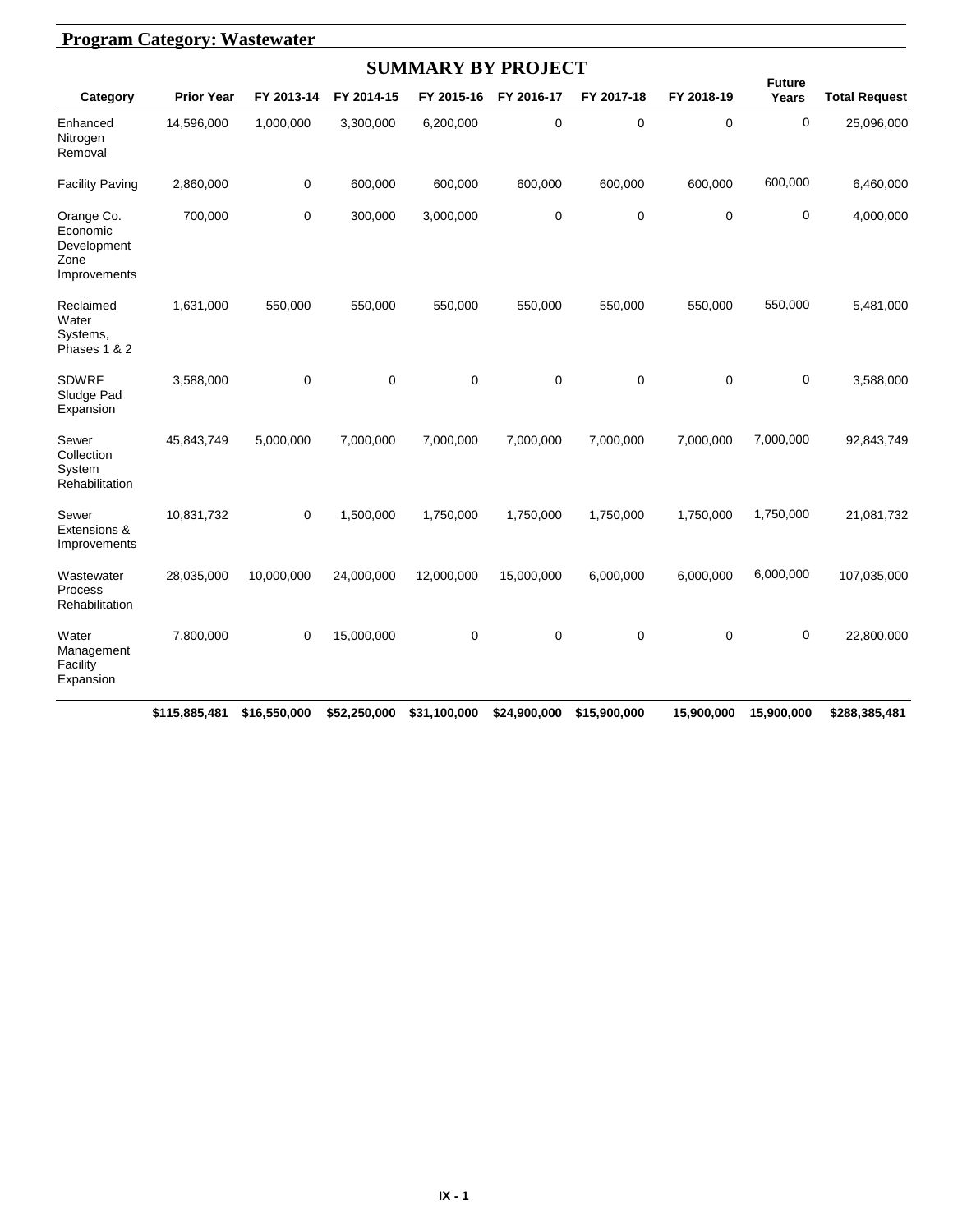#### **SUMMARY BY REVENUE SOURCE**

|                          |                   |            |            |            |            |            |            | <b>Future</b> |                    |
|--------------------------|-------------------|------------|------------|------------|------------|------------|------------|---------------|--------------------|
| Category                 | <b>Prior Year</b> | FY 2013-14 | FY 2014-15 | FY 2015-16 | FY 2016-17 | FY 2017-18 | FY 2018-19 | Years         | <b>Total Funds</b> |
| Unidentified             |                   |            |            |            |            |            |            |               |                    |
| <b>Rev Unauthorized</b>  | 68.468.724        | 11,550,000 | 27,850,000 | 18,750,000 | 15,550,000 | 6,550,000  | 6,550,000  | 6,550,000     | 161,818,724        |
| <b>Rev Authorized</b>    | 2,369,501         |            |            |            |            |            |            |               | 2,369,501          |
| Pay-As-You-Go            | 33,076,359        | 5,000,000  | 24.400.000 | 12,350,000 | 9,350,000  | 9,350,000  | 9,350,000  | 9,350,000     | 112,226,359        |
| Other                    | 4,512,237         |            |            |            |            |            |            |               | 4,512,237          |
| Intergovernmental        | 1,858,660         |            |            |            |            |            |            |               | 1,858,660          |
| <b>Installment Sales</b> |                   |            |            |            |            |            |            |               |                    |
| Impact Fees              |                   |            |            |            |            |            |            |               |                    |
| <b>GOB Unauthorized</b>  |                   |            |            |            |            |            |            |               |                    |
| <b>GOB Authorized</b>    | 5,600,000         |            |            |            |            |            |            |               | 5,600,000          |

**\$115,885,481 \$16,550,000 \$52,250,000 \$31,100,000 \$24,900,000 \$15,900,000 \$15,900,000 \$15,900,000 \$288,385,481**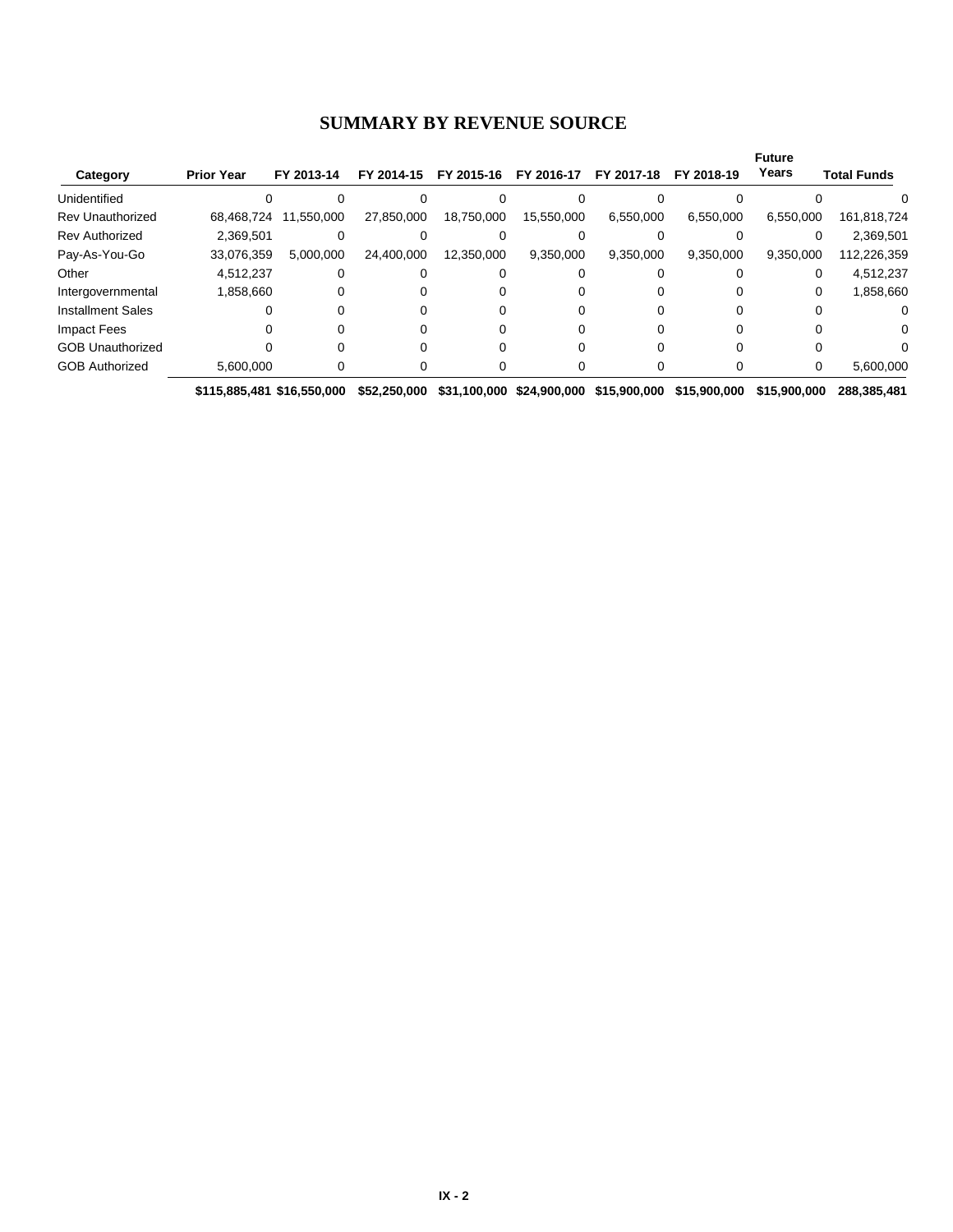| Service Area                |                                                                  |             | Department        |                                                                                                                                                                                                                                                                                                                                                                                                 |                         |         | Division/Program:                      |         | District:              |              |  |
|-----------------------------|------------------------------------------------------------------|-------------|-------------------|-------------------------------------------------------------------------------------------------------------------------------------------------------------------------------------------------------------------------------------------------------------------------------------------------------------------------------------------------------------------------------------------------|-------------------------|---------|----------------------------------------|---------|------------------------|--------------|--|
| Wastewater                  |                                                                  |             |                   | Water Management                                                                                                                                                                                                                                                                                                                                                                                |                         |         |                                        |         | 3                      |              |  |
| <b>Project Title</b>        |                                                                  |             | <b>Pin Number</b> |                                                                                                                                                                                                                                                                                                                                                                                                 |                         |         | Master Plan                            |         |                        |              |  |
| Enhanced Nitrogen Removal   |                                                                  |             | 0708-04-63-3956   |                                                                                                                                                                                                                                                                                                                                                                                                 |                         |         | Water and Sewer Utility Strategic Plan |         |                        |              |  |
| <b>Project Description</b>  |                                                                  |             |                   |                                                                                                                                                                                                                                                                                                                                                                                                 |                         |         |                                        |         |                        |              |  |
|                             |                                                                  |             |                   |                                                                                                                                                                                                                                                                                                                                                                                                 |                         |         |                                        |         |                        |              |  |
|                             | Durham Water Reclamation Facilities to meet new requirements for |             |                   | This project will provide equipment and structures at the South and North<br>wastewater discharge. Large construction items include a new 145' diameter<br>clarifier at North Durham, replacing a clarifier at South Durham and new<br>denitrification filters at South Durham. Installation of process equipment to<br>remove phosphorous from dewatering sludge side stream is also included. |                         |         |                                        |         |                        |              |  |
|                             |                                                                  |             |                   |                                                                                                                                                                                                                                                                                                                                                                                                 |                         |         |                                        |         |                        |              |  |
| <b>PROJECT STATUS -</b>     |                                                                  | June 2013   |                   |                                                                                                                                                                                                                                                                                                                                                                                                 | <b>PROJECTED DATES:</b> |         |                                        |         | <b>TYPE REQUEST</b>    |              |  |
|                             | <b>Total Expenditures</b>                                        |             | \$2,898,097       | Beginning<br>07/10<br>Revision                                                                                                                                                                                                                                                                                                                                                                  |                         |         |                                        |         |                        |              |  |
|                             |                                                                  |             |                   |                                                                                                                                                                                                                                                                                                                                                                                                 | Completion              |         | 07/19                                  |         |                        |              |  |
| <i><b>Appropriation</b></i> | <b>Prior Year</b>                                                | 2013-14     | 2014-15           | 2015-16                                                                                                                                                                                                                                                                                                                                                                                         |                         | 2016-17 | 2017-18                                | 2018-19 | <b>Future</b><br>Years | <b>TOTAL</b> |  |
| Planning/Design             | \$2,000,000                                                      | \$0         | \$0               | \$0                                                                                                                                                                                                                                                                                                                                                                                             |                         | \$0     | \$0                                    | \$0     | \$0                    | \$2,000,000  |  |
| Land                        | \$0                                                              | \$0         | \$0               | \$0                                                                                                                                                                                                                                                                                                                                                                                             |                         | \$0     | \$0                                    | \$0     | \$0                    | \$0          |  |
| Construction                | 11,160,000                                                       | \$1,000,000 | \$3,300,000       | \$6,200,000                                                                                                                                                                                                                                                                                                                                                                                     |                         | \$0     | \$0                                    | \$0     | \$0                    | 21,660,000   |  |
| Equip/Furnishings           | \$0                                                              | \$0         | \$0               | \$0                                                                                                                                                                                                                                                                                                                                                                                             |                         | \$0     | \$0                                    | \$0     | \$0                    | \$0          |  |
| Contingency                 | \$1,436,000                                                      | \$0         | \$0               | \$0                                                                                                                                                                                                                                                                                                                                                                                             |                         | \$0     | \$0                                    | \$0     | \$0                    | \$1,436,000  |  |
| <b>Total</b>                | \$14,596,000                                                     | \$1,000,000 | \$3,300,000       | \$6,200,000                                                                                                                                                                                                                                                                                                                                                                                     |                         | \$0     | \$0                                    | \$0     | \$0                    | \$25,096,000 |  |
| Revenue                     | <b>Prior Year</b>                                                | 2013-14     | 2014-15           | 2015-16                                                                                                                                                                                                                                                                                                                                                                                         |                         | 2016-17 | 2017-18                                | 2018-19 | <b>Future</b><br>Years | <b>TOTAL</b> |  |
| Pay-As-You-Go               | \$0                                                              | \$0         | \$0               | \$0                                                                                                                                                                                                                                                                                                                                                                                             |                         | \$0     | \$0                                    | \$0     | \$0                    | \$0          |  |
| <b>GOB Authorized</b>       | \$0                                                              | \$0         | \$0               | \$0                                                                                                                                                                                                                                                                                                                                                                                             |                         | \$0     | \$0                                    | \$0     | \$0                    | \$0          |  |
| <b>GOB Unauthorize</b>      | \$0                                                              | \$0         | \$0               | \$0                                                                                                                                                                                                                                                                                                                                                                                             |                         | \$0     | \$0                                    | \$0     | \$0                    | \$0          |  |
| <b>Rev Authorized</b>       | \$0                                                              | \$0         | \$0               | \$0                                                                                                                                                                                                                                                                                                                                                                                             |                         | \$0     | \$0                                    | \$0     | \$0                    | \$0          |  |
| Rev Unauthorized            | 14,596,000                                                       | \$1,000,000 | \$3,300,000       | \$6,200,000                                                                                                                                                                                                                                                                                                                                                                                     |                         | \$0     | \$0                                    | \$0     | \$0                    | 25,096,000   |  |
| <b>Installment Sales</b>    | \$0                                                              | \$0         | \$0               | \$0                                                                                                                                                                                                                                                                                                                                                                                             |                         | \$0     | \$0                                    | \$0     | \$0                    | \$0          |  |
| <b>Impact Fees</b>          | \$0                                                              | \$0         | \$0               | \$0                                                                                                                                                                                                                                                                                                                                                                                             |                         | \$0     | \$0                                    | \$0     | \$0                    | \$0          |  |
| Intergovernmental           | \$0                                                              | \$0         | \$0               | \$0                                                                                                                                                                                                                                                                                                                                                                                             |                         | \$0     | \$0                                    | \$0     | \$0                    | \$0          |  |
| Other                       | \$0                                                              | \$0         | \$0               | \$0                                                                                                                                                                                                                                                                                                                                                                                             |                         | \$0     | \$0                                    | \$0     | \$0                    | \$0          |  |
| Unidentified                | \$0                                                              | \$0         | \$0               | \$0                                                                                                                                                                                                                                                                                                                                                                                             |                         | \$0     | \$0                                    | \$0     | \$0                    | \$0          |  |
| <b>Total</b>                | \$14,596,000                                                     | \$1,000,000 | \$3,300,000       | \$6,200,000                                                                                                                                                                                                                                                                                                                                                                                     |                         | \$0     | \$0                                    | \$0     | \$0                    | \$25,096,000 |  |
| <i><b>Operating</b></i>     | <b>Prior Year</b>                                                | 2013-14     | 2014-15           | 2015-16                                                                                                                                                                                                                                                                                                                                                                                         |                         | 2016-17 | 2017-18                                | 2018-19 | <b>Future</b><br>Years | <b>TOTAL</b> |  |
| <b>Capital Outlay</b>       | \$0                                                              | \$0         | \$0               | \$0                                                                                                                                                                                                                                                                                                                                                                                             |                         | \$0     | \$0                                    | \$0     | \$0                    | \$0          |  |
| Maint/Operations            | \$0                                                              | \$0         | \$0               | \$0                                                                                                                                                                                                                                                                                                                                                                                             |                         | \$0     | \$0                                    | \$0     | \$0                    | \$0          |  |
| Personnel                   | \$0                                                              | \$0         | \$0               | \$0                                                                                                                                                                                                                                                                                                                                                                                             |                         | \$0     | \$0                                    | \$0     | \$0                    | \$0          |  |
| <b>Total</b>                | \$0                                                              | \$0         | \$0               | \$0                                                                                                                                                                                                                                                                                                                                                                                             |                         | \$0     | \$0                                    | \$0     | \$0                    | \$0          |  |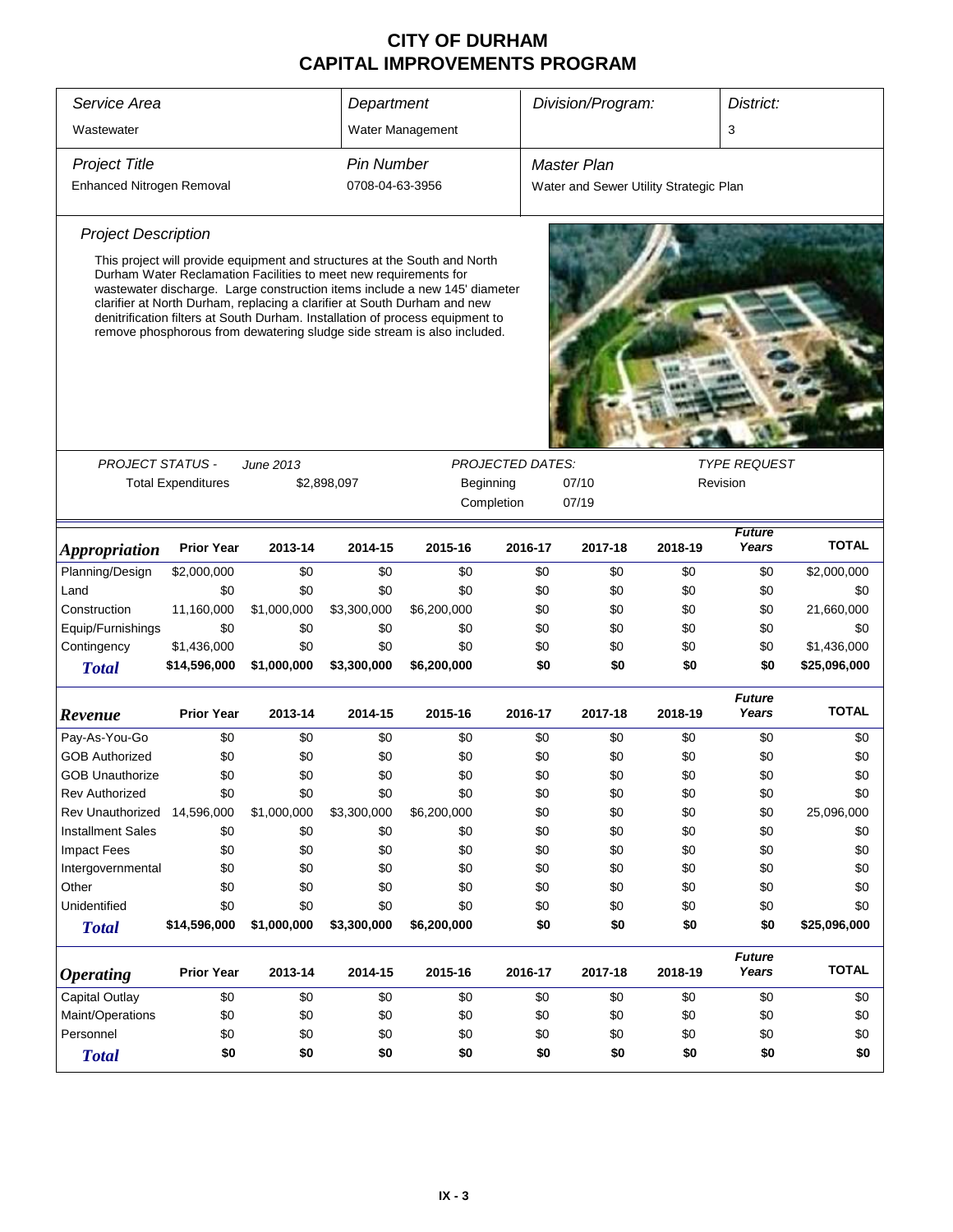| Service Area                         |                   |                                                                             | Department            |            |                         | Division/Program:                      |            | District:              |              |
|--------------------------------------|-------------------|-----------------------------------------------------------------------------|-----------------------|------------|-------------------------|----------------------------------------|------------|------------------------|--------------|
| Wastewater                           |                   |                                                                             | Water Management      |            |                         | <b>Utility Engineering</b>             |            | All                    |              |
| <b>Project Title</b>                 |                   |                                                                             | <b>Pin Number</b>     |            |                         | <b>Master Plan</b>                     |            |                        |              |
|                                      |                   |                                                                             |                       |            |                         |                                        |            |                        |              |
| <b>Facility Paving</b>               |                   |                                                                             |                       |            |                         | Water and Sewer Utility Strategic Plan |            |                        |              |
| <b>Project Description</b>           |                   |                                                                             |                       |            |                         |                                        |            |                        |              |
|                                      |                   | The pavement at all the facilities operated by Water Management are in      |                       |            |                         |                                        |            |                        |              |
|                                      |                   | various levels of disrepair and need resurfacing or replacement. Addressing |                       |            |                         |                                        |            |                        |              |
|                                      |                   | pavement needs now will control future costs.                               |                       |            |                         |                                        |            |                        |              |
|                                      |                   |                                                                             |                       |            |                         |                                        |            |                        |              |
|                                      |                   |                                                                             |                       |            |                         |                                        |            |                        |              |
|                                      |                   |                                                                             |                       |            |                         |                                        |            |                        |              |
|                                      |                   |                                                                             |                       |            |                         |                                        |            |                        |              |
|                                      |                   |                                                                             |                       |            |                         |                                        |            |                        |              |
|                                      |                   |                                                                             |                       |            |                         |                                        |            |                        |              |
|                                      |                   |                                                                             |                       |            |                         |                                        |            |                        |              |
| <b>PROJECT STATUS -</b>              |                   | June 2013                                                                   |                       |            | <b>PROJECTED DATES:</b> |                                        |            | <b>TYPE REQUEST</b>    |              |
| <b>Total Expenditures</b>            |                   | Beginning                                                                   | 07/09<br>Continuation |            |                         |                                        |            |                        |              |
|                                      | \$793,879         |                                                                             | Completion            | 06/13      |                         |                                        |            |                        |              |
|                                      |                   |                                                                             |                       |            |                         |                                        |            |                        |              |
|                                      | <b>Prior Year</b> | 2013-14                                                                     | 2014-15               | 2015-16    | 2016-17                 | 2017-18                                | 2018-19    | <b>Future</b><br>Years | <b>TOTAL</b> |
| <b>Appropriation</b><br>Construction | \$2,860,000       | \$0                                                                         | \$600,000             | \$600,000  | \$600,000               | \$600,000                              | \$600,000  | \$600,000              | \$6,460,000  |
| <b>Total</b>                         | \$2,860,000       | \$0                                                                         | \$600,000             | \$600,000  | \$600,000               | \$600,000                              | \$600,000  | \$600,000              | \$6,460,000  |
|                                      |                   |                                                                             |                       |            |                         |                                        |            |                        |              |
|                                      |                   |                                                                             |                       |            |                         |                                        |            | <b>Future</b>          | <b>TOTAL</b> |
| Revenue                              | <b>Prior Year</b> | 2013-14                                                                     | 2014-15               | 2015-16    | 2016-17                 | 2017-18                                | 2018-19    | Years                  |              |
| Pay-As-You-Go                        | \$2,090,000       | \$0                                                                         | \$600,000             | \$600,000  | \$600,000               | \$600,000                              | \$600,000  | \$600,000              | \$5,690,000  |
| <b>GOB Authorized</b>                | \$0               | \$0                                                                         | \$0                   | \$0        | \$0                     | \$0                                    | \$0        | \$0                    | \$0          |
| <b>GOB Unauthorize</b>               | \$0               | \$0                                                                         | \$0                   | \$0        | \$0                     | \$0                                    | \$0        | \$0                    | \$0          |
| <b>Rev Authorized</b>                | \$0               | \$0                                                                         | \$0                   | \$0        | \$0                     | \$0                                    | \$0        | \$0                    | \$0          |
| <b>Rev Unauthorized</b>              | \$770,000         | \$0                                                                         | \$0                   | \$0        | \$0                     | \$0                                    | \$0        | \$0                    | \$770,000    |
| <b>Installment Sales</b>             | \$0               | \$0                                                                         | \$0                   | \$0        | \$0                     | \$0                                    | \$0        | \$0                    | \$0          |
| Impact Fees                          | \$0               | \$0                                                                         | \$0                   | \$0        | \$0                     | \$0                                    | \$0        | \$0                    | \$0          |
| Intergovernmental                    | \$0               | \$0                                                                         | \$0                   | \$0        | \$0                     | \$0                                    | \$0        | \$0                    | \$0          |
| Other<br>Unidentified                | \$0<br>\$0        | \$0<br>\$0                                                                  | \$0<br>\$0            | \$0<br>\$0 | \$0<br>\$0              | \$0<br>\$0                             | \$0<br>\$0 | \$0<br>\$0             | \$0<br>\$0   |
|                                      | \$2,860,000       | \$0                                                                         | \$600,000             | \$600,000  | \$600,000               | \$600,000                              | \$600,000  | \$600,000              | \$6,460,000  |
| <b>Total</b>                         |                   |                                                                             |                       |            |                         |                                        |            |                        |              |
|                                      |                   |                                                                             |                       |            |                         |                                        |            | <b>Future</b>          |              |
| <b>Operating</b>                     | <b>Prior Year</b> | 2013-14                                                                     | 2014-15               | 2015-16    | 2016-17                 | 2017-18                                | 2018-19    | Years                  | <b>TOTAL</b> |
| Capital Outlay                       | \$0               | \$0                                                                         | \$0                   | \$0        | \$0                     | \$0                                    | \$0        | \$0                    | \$0          |
| Maint/Operations                     | \$0               | \$0                                                                         | \$0                   | \$0        | \$0                     | \$0                                    | \$0        | \$0                    | \$0          |
| Personnel                            | \$0               | \$0<br>\$0<br>\$0<br>\$0<br>\$0<br>\$0<br>\$0                               |                       |            |                         |                                        |            | \$0                    |              |
| <b>Total</b>                         | \$0               | \$0                                                                         | \$0                   | \$0        | \$0                     | \$0                                    | \$0        | \$0                    | \$0          |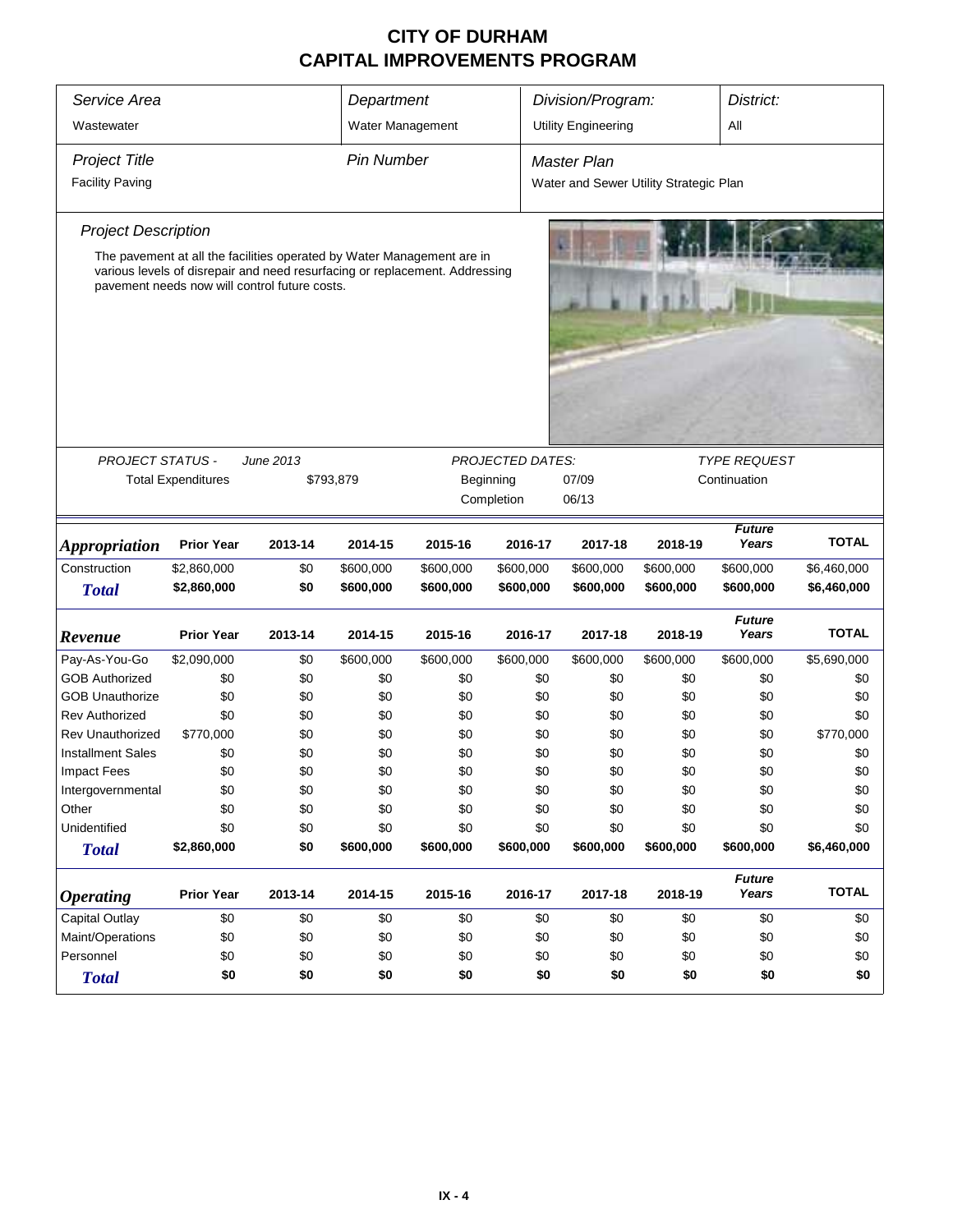| Service Area                                                                            | Department                                                                                                                                                                                      |           | Division/Program: |                  | District:  |                                    |         |                        |              |
|-----------------------------------------------------------------------------------------|-------------------------------------------------------------------------------------------------------------------------------------------------------------------------------------------------|-----------|-------------------|------------------|------------|------------------------------------|---------|------------------------|--------------|
| Wastewater                                                                              |                                                                                                                                                                                                 |           |                   | Water Management |            | <b>Utility Engineering</b>         |         | 2,3                    |              |
| <b>Project Title</b>                                                                    |                                                                                                                                                                                                 |           | <b>Pin Number</b> |                  |            | <b>Master Plan</b>                 |         |                        |              |
| Orange Co. Economic Development                                                         |                                                                                                                                                                                                 |           |                   |                  |            |                                    |         |                        |              |
| Zone Improvements                                                                       |                                                                                                                                                                                                 |           |                   |                  |            |                                    |         |                        |              |
| <b>Project Description</b>                                                              |                                                                                                                                                                                                 |           |                   |                  |            |                                    |         |                        |              |
|                                                                                         | This will entail master planning major water and sanitary sewer infrastructure<br>for the City's utility service area within Orange County, followed by design,<br>permitting and construction. |           |                   |                  | N0         | <b>Picture</b><br><b>Available</b> |         |                        |              |
| <b>PROJECT STATUS -</b>                                                                 |                                                                                                                                                                                                 | June 2013 |                   |                  |            |                                    |         | <b>TYPE REQUEST</b>    |              |
| <b>PROJECTED DATES:</b><br><b>Total Expenditures</b><br>\$121,000<br>03/13<br>Beginning |                                                                                                                                                                                                 |           |                   |                  |            | <b>New</b>                         |         |                        |              |
|                                                                                         |                                                                                                                                                                                                 |           |                   |                  | Completion | 12/15                              |         |                        |              |
|                                                                                         |                                                                                                                                                                                                 |           |                   |                  |            |                                    |         | <b>Future</b>          |              |
| <i><b>Appropriation</b></i>                                                             | <b>Prior Year</b>                                                                                                                                                                               | 2013-14   | 2014-15           | 2015-16          | 2016-17    | 2017-18                            | 2018-19 | Years                  | <b>TOTAL</b> |
| Planning/Design                                                                         | \$700,000                                                                                                                                                                                       | \$0       | \$300,000         | \$0              | \$0        | \$0                                | \$0     | \$0                    | \$1,000,000  |
| Land                                                                                    | \$0                                                                                                                                                                                             | \$0       | \$0               | \$0              | \$0        | \$0                                | \$0     | \$0                    | \$0          |
| Construction                                                                            | \$0                                                                                                                                                                                             | \$0       | \$0               | \$3,000,000      | \$0        | \$0                                | \$0     | \$0                    | \$3,000,000  |
| Equip/Furnishings                                                                       | \$0                                                                                                                                                                                             | \$0       | \$0               | \$0              | \$0        | \$0                                | \$0     | \$0                    | \$0          |
| Contingency                                                                             | \$0                                                                                                                                                                                             | \$0       | \$0               | \$0              | \$0        | \$0                                | \$0     | \$0                    | \$0          |
| <b>Total</b>                                                                            | \$700,000                                                                                                                                                                                       | \$0       | \$300,000         | \$3,000,000      | \$0        | \$0                                | \$0     | \$0                    | \$4,000,000  |
| Revenue                                                                                 | <b>Prior Year</b>                                                                                                                                                                               | 2013-14   | 2014-15           | 2015-16          | 2016-17    | 2017-18                            | 2018-19 | <b>Future</b><br>Years | <b>TOTAL</b> |
| Pay-As-You-Go                                                                           | \$700,000                                                                                                                                                                                       | \$0       | \$300,000         | \$3,000,000      | \$0        | \$0                                | \$0     | \$0                    | \$4,000,000  |
| <b>GOB Authorized</b>                                                                   | \$0                                                                                                                                                                                             | \$0       | \$0               | \$0              | \$0        | \$0                                | \$0     | \$0                    | \$0          |
| <b>GOB Unauthorize</b>                                                                  | \$0                                                                                                                                                                                             | \$0       | \$0               | \$0              | \$0        | \$0                                | \$0     | \$0                    | \$0          |
| <b>Rev Authorized</b>                                                                   | \$0                                                                                                                                                                                             | \$0       | \$0               | \$0              | \$0        | \$0                                | \$0     | \$0                    | \$0          |
| <b>Rev Unauthorized</b>                                                                 | \$0                                                                                                                                                                                             | \$0       | \$0               | \$0              | \$0        | \$0                                | \$0     | \$0                    | \$0          |
| <b>Installment Sales</b>                                                                | \$0                                                                                                                                                                                             | \$0       | \$0               | \$0              | \$0        | \$0                                | \$0     | \$0                    | \$0          |
| Impact Fees                                                                             | \$0                                                                                                                                                                                             | \$0       | \$0               | \$0              | \$0        | \$0                                | \$0     | \$0                    | \$0          |
| Intergovernmental                                                                       | \$0                                                                                                                                                                                             | \$0       | \$0               | \$0              | \$0        | \$0                                | \$0     | \$0                    | \$0          |
| Other                                                                                   | \$0                                                                                                                                                                                             | \$0       | \$0               | \$0              | \$0        | \$0                                | \$0     | \$0                    | \$0          |
| Unidentified                                                                            | \$0                                                                                                                                                                                             | \$0       | \$0               | \$0              | \$0        | \$0                                | \$0     | \$0                    | \$0          |
| <b>Total</b>                                                                            | \$700,000                                                                                                                                                                                       | \$0       | \$300,000         | \$3,000,000      | \$0        | \$0                                | \$0     | \$0                    | \$4,000,000  |
| <b>Operating</b>                                                                        | <b>Prior Year</b>                                                                                                                                                                               | 2013-14   | 2014-15           | 2015-16          | 2016-17    | 2017-18                            | 2018-19 | <b>Future</b><br>Years | <b>TOTAL</b> |
| Capital Outlay                                                                          | \$0                                                                                                                                                                                             | \$0       | \$0               | \$0              | \$0        | \$0                                | \$0     | \$0                    | \$0          |
| Maint/Operations                                                                        | \$0                                                                                                                                                                                             | \$0       | \$0               | \$0              | \$0        | \$0                                | \$0     | \$0                    | \$0          |
| Personnel<br>\$0<br>\$0<br>\$0<br>\$0                                                   |                                                                                                                                                                                                 |           |                   |                  |            | \$0                                | \$0     | \$0                    | \$0          |
| <b>Total</b>                                                                            | \$0                                                                                                                                                                                             | \$0       | \$0               | \$0              | \$0        | \$0                                | \$0     | \$0                    | \$0          |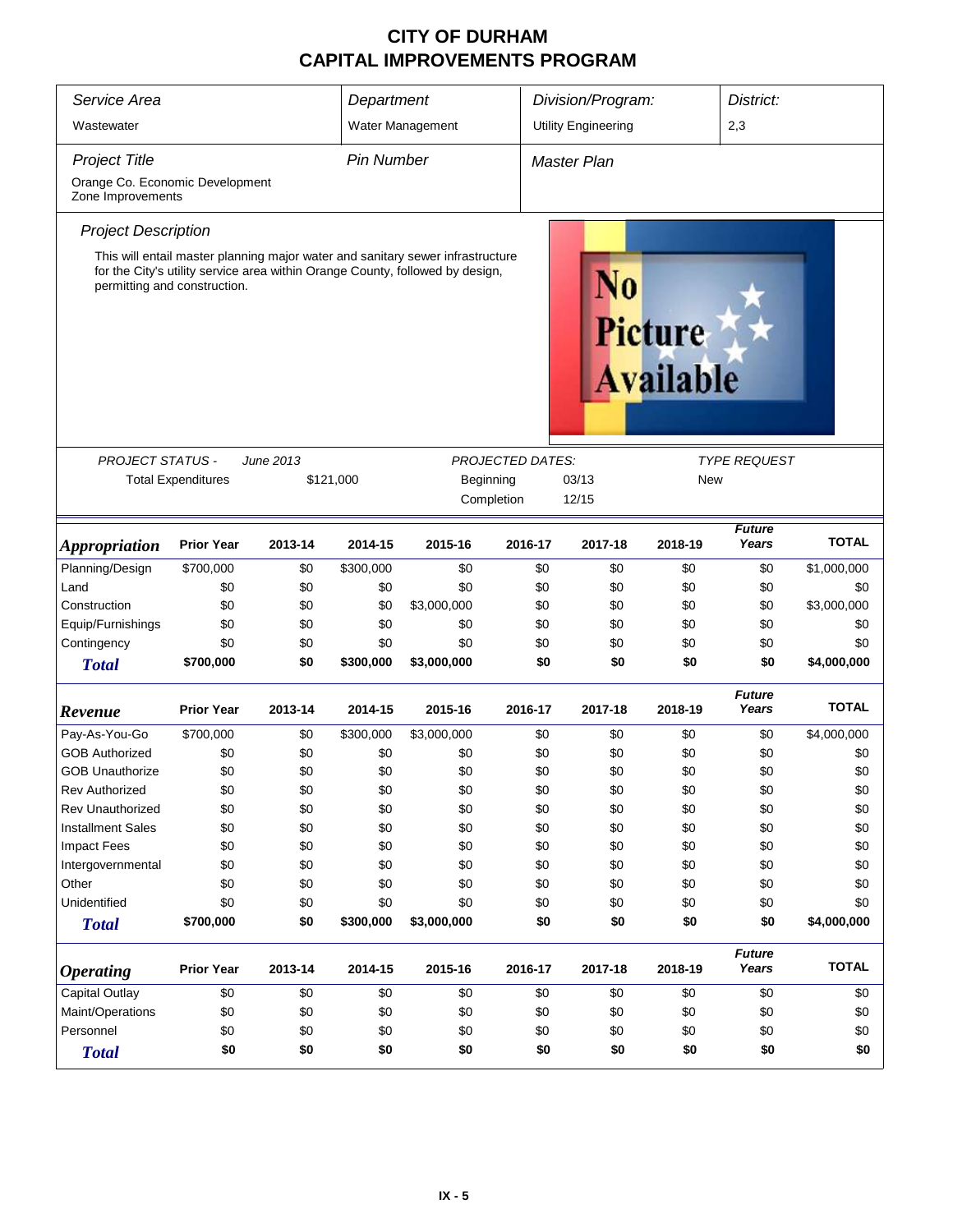| Service Area                          |                           |                                                                                                                                                                                                                                                                                                                                                                                      | Department        |           |                                                    | Division/Program:                      |              | District:              |              |  |
|---------------------------------------|---------------------------|--------------------------------------------------------------------------------------------------------------------------------------------------------------------------------------------------------------------------------------------------------------------------------------------------------------------------------------------------------------------------------------|-------------------|-----------|----------------------------------------------------|----------------------------------------|--------------|------------------------|--------------|--|
| Wastewater                            |                           |                                                                                                                                                                                                                                                                                                                                                                                      | Water Management  |           |                                                    | <b>Utility Engineering</b>             |              | 2                      |              |  |
| <b>Project Title</b>                  |                           |                                                                                                                                                                                                                                                                                                                                                                                      | <b>Pin Number</b> |           |                                                    | <b>Master Plan</b>                     |              |                        |              |  |
| Reclaimed Water Systems, Phases 1 & 2 |                           |                                                                                                                                                                                                                                                                                                                                                                                      | 0842-01-18-1935   |           |                                                    | Water and Sewer Utility Strategic Plan |              |                        |              |  |
| <b>Project Description</b>            |                           |                                                                                                                                                                                                                                                                                                                                                                                      |                   |           |                                                    |                                        |              |                        |              |  |
|                                       |                           | Funds have been approved for (Phase 1 which includes bulk tank distribution<br>facilities, a Reclaimed Water Master Plan, and construction of a reclaimed<br>water pumping station). Phase 2 consists of initial pipelines to distribute<br>reclaimed water to areas that can use reclaimed water to replace water<br>demand currently provided by the potable treated water system. |                   |           |                                                    |                                        |              |                        |              |  |
|                                       |                           |                                                                                                                                                                                                                                                                                                                                                                                      |                   |           |                                                    |                                        |              | <b>TYPE REQUEST</b>    |              |  |
| <b>PROJECT STATUS -</b>               | <b>Total Expenditures</b> | June 2013<br>\$225,171                                                                                                                                                                                                                                                                                                                                                               |                   |           | <b>PROJECTED DATES:</b><br>Beginning<br>Completion | 09/09<br>07/18                         | Continuation |                        |              |  |
| <i><b>Appropriation</b></i>           | <b>Prior Year</b>         | 2013-14                                                                                                                                                                                                                                                                                                                                                                              | 2014-15           | 2015-16   | 2016-17                                            | 2017-18                                | 2018-19      | <b>Future</b><br>Years | <b>TOTAL</b> |  |
| Planning/Design                       | \$366,000                 | \$550,000                                                                                                                                                                                                                                                                                                                                                                            | \$0               | \$550,000 | \$0                                                | \$550,000                              | \$0          | \$550,000              | \$2,566,000  |  |
| Land                                  | \$0                       | \$0                                                                                                                                                                                                                                                                                                                                                                                  | \$0               | \$0       | \$0                                                | \$0                                    | \$0          | \$0                    | \$0          |  |
| Construction                          | \$1,102,000               | \$0                                                                                                                                                                                                                                                                                                                                                                                  | \$550,000         | \$0       | \$550,000                                          | \$0                                    | \$550,000    | \$0                    | \$2,752,000  |  |
| Equip/Furnishings                     | \$0                       | \$0                                                                                                                                                                                                                                                                                                                                                                                  | \$0               | \$0       | \$0                                                | \$0                                    | \$0          | \$0                    | \$0          |  |
| Contingency                           | \$163,000                 | \$0                                                                                                                                                                                                                                                                                                                                                                                  | \$0               | \$0       | \$0                                                | \$0                                    | \$0          | \$0                    | \$163,000    |  |
| <b>Total</b>                          | \$1,631,000               | \$550,000                                                                                                                                                                                                                                                                                                                                                                            | \$550,000         | \$550,000 | \$550,000                                          | \$550,000                              | \$550,000    | \$550,000              | \$5,481,000  |  |
| Revenue                               | <b>Prior Year</b>         | 2013-14                                                                                                                                                                                                                                                                                                                                                                              | 2014-15           | 2015-16   | 2016-17                                            | 2017-18                                | 2018-19      | <b>Future</b><br>Years | <b>TOTAL</b> |  |
| Pay-As-You-Go                         | \$0                       | \$0                                                                                                                                                                                                                                                                                                                                                                                  | \$0               | \$0       | \$0                                                | \$0                                    | \$0          | \$0                    | \$0          |  |
| <b>GOB Authorized</b>                 | \$0                       | \$0                                                                                                                                                                                                                                                                                                                                                                                  | \$0               | \$0       | \$0                                                | \$0                                    | \$0          | \$0                    | \$0          |  |
| <b>GOB Unauthorize</b>                | \$0                       | \$0                                                                                                                                                                                                                                                                                                                                                                                  | \$0               | \$0       | \$0                                                | \$0                                    | \$0          | \$0                    | \$0          |  |
| <b>Rev Authorized</b>                 | \$0                       | \$0                                                                                                                                                                                                                                                                                                                                                                                  | \$0               | \$0       | \$0                                                | \$0                                    | \$0          | \$0                    | \$0          |  |
| Rev Unauthorized \$1,631,000          |                           | \$550,000                                                                                                                                                                                                                                                                                                                                                                            | \$550,000         | \$550,000 | \$550,000                                          | \$550,000                              | \$550,000    | \$550,000              | \$5,481,000  |  |
| <b>Installment Sales</b>              | \$0                       | \$0                                                                                                                                                                                                                                                                                                                                                                                  | \$0               | \$0       | \$0                                                | \$0                                    | \$0          | \$0                    | \$0          |  |
| <b>Impact Fees</b>                    | \$0                       | \$0                                                                                                                                                                                                                                                                                                                                                                                  | \$0               | \$0       | \$0                                                | \$0                                    | \$0          | \$0                    | \$0          |  |
| Intergovernmental                     | \$0                       | \$0                                                                                                                                                                                                                                                                                                                                                                                  | \$0               | \$0       | \$0                                                | \$0                                    | \$0          | \$0                    | \$0          |  |
| Other                                 | \$0                       | \$0                                                                                                                                                                                                                                                                                                                                                                                  | \$0               | \$0       | \$0                                                | \$0                                    | \$0          | \$0                    | \$0          |  |
| Unidentified                          | \$0                       | \$0                                                                                                                                                                                                                                                                                                                                                                                  | \$0               | \$0       | \$0                                                | \$0                                    | \$0          | \$0                    | \$0          |  |
| <b>Total</b>                          | \$1,631,000               | \$550,000                                                                                                                                                                                                                                                                                                                                                                            | \$550,000         | \$550,000 | \$550,000                                          | \$550,000                              | \$550,000    | \$550,000              | \$5,481,000  |  |
| <b>Operating</b>                      | <b>Prior Year</b>         | 2013-14                                                                                                                                                                                                                                                                                                                                                                              | 2014-15           | 2015-16   | 2016-17                                            | 2017-18                                | 2018-19      | <b>Future</b><br>Years | <b>TOTAL</b> |  |
| <b>Capital Outlay</b>                 | \$0                       | \$0                                                                                                                                                                                                                                                                                                                                                                                  | \$0               | \$0       | \$0                                                | \$0                                    | \$0          | \$0                    | \$0          |  |
| Maint/Operations                      | \$0                       | \$0                                                                                                                                                                                                                                                                                                                                                                                  | \$0               | \$0       | \$0                                                | \$0                                    | \$0          | \$0                    | \$0          |  |
| Personnel                             | \$0                       | \$0                                                                                                                                                                                                                                                                                                                                                                                  | \$0               | \$0       | \$0                                                | \$0                                    | \$0          | \$0                    | \$0          |  |
| <b>Total</b>                          | \$0                       | \$0                                                                                                                                                                                                                                                                                                                                                                                  | \$0               | \$0       | \$0                                                | \$0                                    | \$0          | \$0                    | \$0          |  |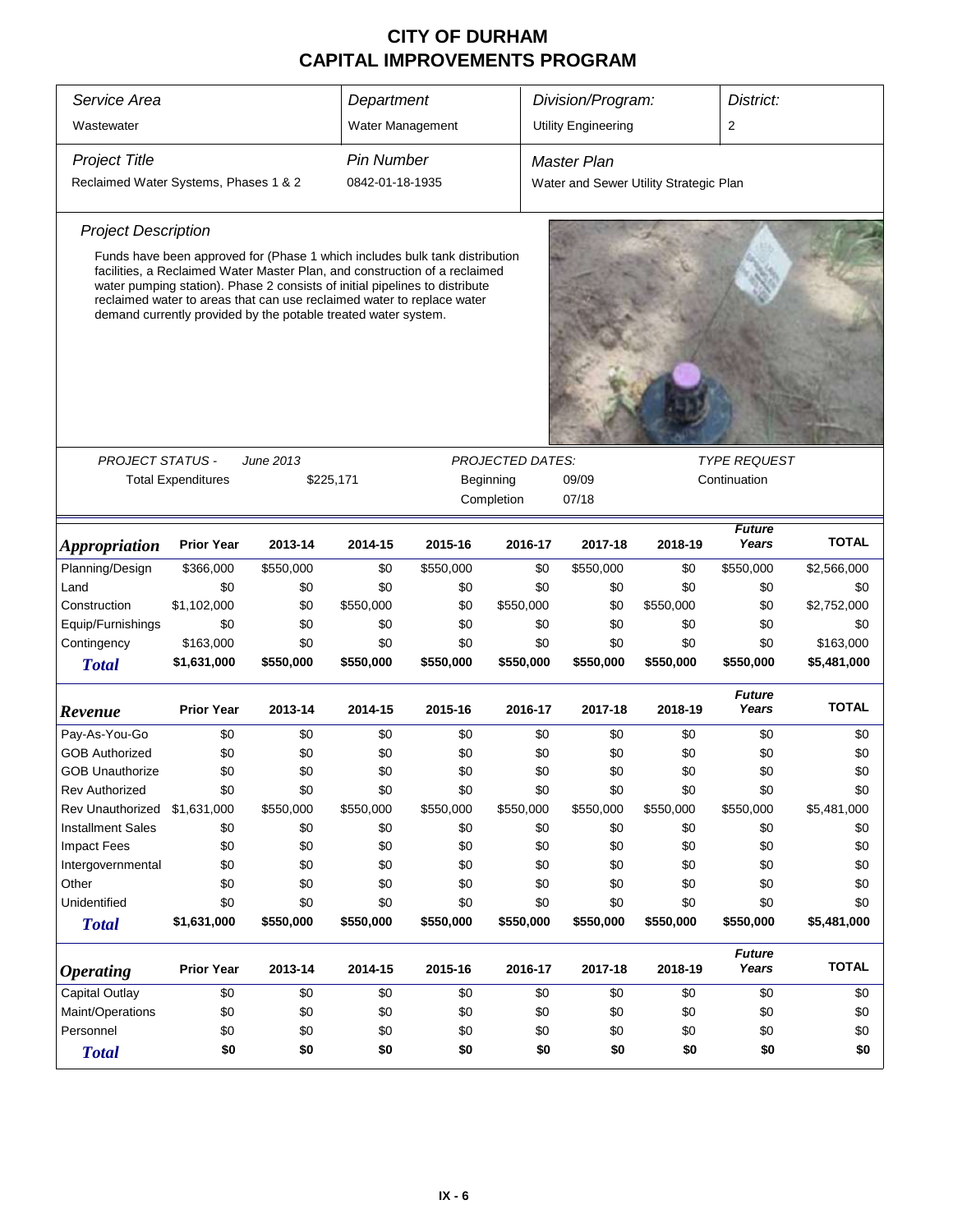| Service Area<br>Wastewater  | Department<br>Water Management                                                                                                                              |           |                   | Division/Program:                    |                                     | District:<br>3                         |         |                        |                  |  |  |
|-----------------------------|-------------------------------------------------------------------------------------------------------------------------------------------------------------|-----------|-------------------|--------------------------------------|-------------------------------------|----------------------------------------|---------|------------------------|------------------|--|--|
| <b>Project Title</b>        |                                                                                                                                                             |           | <b>Pin Number</b> |                                      |                                     | Master Plan                            |         |                        |                  |  |  |
| SDWRF Sludge Pad Expansion  |                                                                                                                                                             |           | 0708-04-54-1692   |                                      |                                     | Water and Sewer Utility Strategic Plan |         |                        |                  |  |  |
| <b>Project Description</b>  |                                                                                                                                                             |           |                   |                                      |                                     |                                        |         |                        |                  |  |  |
|                             | This project will construct an addition to the existing biosolids storage pad with<br>a cover to properly handle increased de-watered biosolids quantities. |           |                   |                                      |                                     |                                        |         |                        |                  |  |  |
|                             |                                                                                                                                                             |           |                   |                                      |                                     |                                        |         |                        |                  |  |  |
|                             |                                                                                                                                                             |           |                   |                                      |                                     |                                        |         |                        |                  |  |  |
| <b>PROJECT STATUS -</b>     | <b>Total Expenditures</b>                                                                                                                                   | June 2013 | \$0               | <b>PROJECTED DATES:</b><br>Beginning | <b>TYPE REQUEST</b><br>Continuation |                                        |         |                        |                  |  |  |
|                             |                                                                                                                                                             |           |                   |                                      | Completion                          | 03/11<br>12/13                         |         |                        |                  |  |  |
| <b>Appropriation</b>        | <b>Prior Year</b>                                                                                                                                           | 2013-14   | 2014-15           | 2015-16                              | 2016-17                             | 2017-18                                | 2018-19 | <b>Future</b><br>Years | <b>TOTAL</b>     |  |  |
| Planning/Design             | \$485,000                                                                                                                                                   | \$0       | \$0               | \$0                                  | \$0                                 | \$0                                    | \$0     | \$0                    | \$485,000        |  |  |
| Land                        | \$0                                                                                                                                                         | \$0       | \$0               | \$0                                  | \$0                                 | \$0                                    | \$0     | \$0                    | \$0              |  |  |
| Construction                | \$2,821,000                                                                                                                                                 | \$0       | \$0               | \$0                                  | \$0                                 | \$0                                    | \$0     |                        |                  |  |  |
|                             | \$0                                                                                                                                                         | \$0       | \$0               | \$0                                  | \$0                                 | \$0                                    | \$0     | \$0                    | \$2,821,000      |  |  |
| Equip/Furnishings           | \$282,000                                                                                                                                                   | \$0       | \$0               | \$0                                  | \$0                                 | \$0                                    | \$0     | \$0                    | \$0<br>\$282,000 |  |  |
| Contingency<br><b>Total</b> | \$3,588,000                                                                                                                                                 | \$0       | \$0               | \$0                                  | \$0                                 | \$0                                    | \$0     | \$0<br>\$0             | \$3,588,000      |  |  |
|                             |                                                                                                                                                             |           |                   |                                      |                                     |                                        |         | <b>Future</b>          |                  |  |  |
| Revenue                     | <b>Prior Year</b>                                                                                                                                           | 2013-14   | 2014-15           | 2015-16                              | 2016-17                             | 2017-18                                | 2018-19 | Years                  | <b>TOTAL</b>     |  |  |
| Pay-As-You-Go               | \$0                                                                                                                                                         | \$0       | \$0               | \$0                                  | \$0                                 | \$0                                    | \$0     | \$0                    | \$0              |  |  |
| <b>GOB Authorized</b>       | \$0                                                                                                                                                         | \$0       | \$0               | \$0                                  | \$0                                 | \$0                                    | \$0     | \$0                    | \$0              |  |  |
| <b>GOB Unauthorize</b>      | \$0                                                                                                                                                         | \$0       | \$0               | \$0                                  | \$0                                 | \$0                                    | \$0     | \$0                    | \$0              |  |  |
| <b>Rev Authorized</b>       | \$0                                                                                                                                                         | \$0       | \$0               | \$0                                  | \$0                                 | \$0                                    | \$0     | \$0                    | \$0              |  |  |
| Rev Unauthorized            | \$3,588,000                                                                                                                                                 | \$0       | \$0               | \$0                                  | \$0                                 | \$0                                    | \$0     | \$0                    | \$3,588,000      |  |  |
| <b>Installment Sales</b>    | \$0                                                                                                                                                         | \$0       | \$0               | \$0                                  | \$0                                 | \$0                                    | \$0     | \$0                    | \$0              |  |  |
| <b>Impact Fees</b>          | \$0                                                                                                                                                         | \$0       | \$0               | \$0                                  | \$0                                 | \$0                                    | \$0     | \$0                    | \$0              |  |  |
| Intergovernmental           | \$0                                                                                                                                                         | \$0       | \$0               | \$0                                  | \$0                                 | \$0                                    | \$0     | \$0                    | \$0              |  |  |
| Other                       | \$0                                                                                                                                                         | \$0       | \$0               | \$0                                  | \$0                                 | \$0                                    | \$0     | \$0                    | \$0              |  |  |
| Unidentified                | \$0                                                                                                                                                         | \$0       | \$0               | \$0                                  | \$0                                 | \$0                                    | \$0     | \$0                    | \$0              |  |  |
| <b>Total</b>                | \$3,588,000                                                                                                                                                 | \$0       | \$0               | \$0                                  | \$0                                 | \$0                                    | \$0     | \$0                    | \$3,588,000      |  |  |
| <b>Operating</b>            | <b>Prior Year</b>                                                                                                                                           | 2013-14   | 2014-15           | 2015-16                              | 2016-17                             | 2017-18                                | 2018-19 | <b>Future</b><br>Years | <b>TOTAL</b>     |  |  |
| Capital Outlay              | \$0                                                                                                                                                         | \$0       | \$0               | \$0                                  | \$0                                 | \$0                                    | \$0     | \$0                    | \$0              |  |  |
| Maint/Operations            | \$0                                                                                                                                                         | \$0       | \$0               | \$0                                  | \$0                                 | \$0                                    | \$0     | \$0                    | \$0              |  |  |
| Personnel                   | \$0                                                                                                                                                         | \$0       | \$0               | \$0                                  | \$0                                 | \$0                                    | \$0     | \$0                    | \$0              |  |  |
| <b>Total</b>                | \$0                                                                                                                                                         | \$0       | \$0               | \$0                                  | \$0                                 | \$0                                    | \$0     | \$0                    | \$0              |  |  |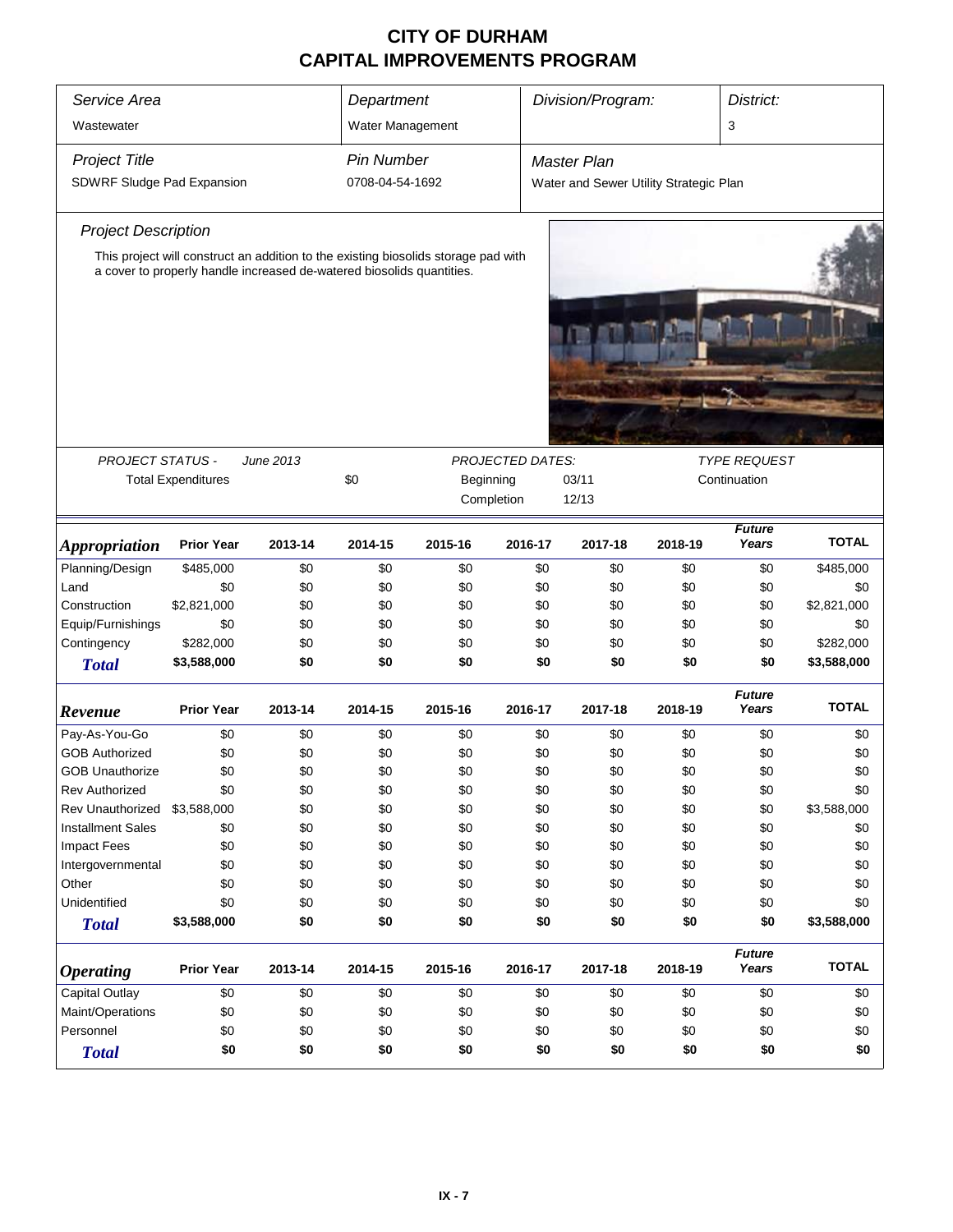| Service Area<br>Department                                                                                                                                                                                                                                                                                                                   |                           |              |                   |                  |                         | Division/Program:<br>District: |                         |                        |              |  |  |
|----------------------------------------------------------------------------------------------------------------------------------------------------------------------------------------------------------------------------------------------------------------------------------------------------------------------------------------------|---------------------------|--------------|-------------------|------------------|-------------------------|--------------------------------|-------------------------|------------------------|--------------|--|--|
| Wastewater                                                                                                                                                                                                                                                                                                                                   |                           |              |                   | Water Management |                         | <b>Utility Engineering</b>     |                         | All                    |              |  |  |
| <b>Project Title</b>                                                                                                                                                                                                                                                                                                                         |                           |              | <b>Pin Number</b> |                  |                         | <b>Master Plan</b>             |                         |                        |              |  |  |
| Sewer Collection System Rehabilitation                                                                                                                                                                                                                                                                                                       |                           |              |                   |                  |                         | Water & Sewer Strategic Plan   |                         |                        |              |  |  |
| <b>Project Description</b>                                                                                                                                                                                                                                                                                                                   |                           |              |                   |                  |                         |                                |                         |                        |              |  |  |
| This project involves condition assesment, rehabilitation and replacement of<br>the City's Sewer Collection System. Sewer mains, manholes, outfalls, force<br>mains and pump stations are inspected and analyzed, for decisions on<br>appropriate methods of rehabiltation or replacement of infrastructure. This is<br>an on-going program. |                           |              |                   |                  |                         |                                |                         |                        |              |  |  |
|                                                                                                                                                                                                                                                                                                                                              |                           |              |                   |                  |                         |                                |                         |                        |              |  |  |
| <b>PROJECT STATUS -</b>                                                                                                                                                                                                                                                                                                                      |                           | June 2013    |                   |                  | <b>PROJECTED DATES:</b> |                                |                         | <b>TYPE REQUEST</b>    |              |  |  |
|                                                                                                                                                                                                                                                                                                                                              | <b>Total Expenditures</b> | \$32,132,468 |                   |                  | Beginning               | 12/04                          | Continuation            |                        |              |  |  |
|                                                                                                                                                                                                                                                                                                                                              |                           |              |                   |                  | Completion              | 12/24                          |                         |                        |              |  |  |
| <i><b>Appropriation</b></i>                                                                                                                                                                                                                                                                                                                  | <b>Prior Year</b>         | 2013-14      | 2014-15           | 2015-16          | 2016-17                 | 2017-18                        | 2018-19                 | <b>Future</b><br>Years | <b>TOTAL</b> |  |  |
| Planning/Design                                                                                                                                                                                                                                                                                                                              | \$143,920                 | \$1,500,000  | \$2,500,000       | \$2,500,000      | \$2,500,000             | \$2,500,000 \$2,500,000        |                         | \$2,500,000            | 16,643,920   |  |  |
| Land                                                                                                                                                                                                                                                                                                                                         | \$46,767                  | \$0          | \$0               | \$0              | \$0                     | \$0                            | \$0                     | \$0                    | \$46,767     |  |  |
| Construction                                                                                                                                                                                                                                                                                                                                 | 45,647,167                | \$3,500,000  | \$4,500,000       | \$4,500,000      | \$4,500,000             | \$4,500,000 \$4,500,000        |                         | \$4,500,000            | 76, 147, 167 |  |  |
| Equip/Furnishings                                                                                                                                                                                                                                                                                                                            | \$5,895                   | \$0          | \$0               | \$0              | \$0                     | \$0                            | \$0                     | \$0                    | \$5,895      |  |  |
| Contingency                                                                                                                                                                                                                                                                                                                                  | \$0                       | \$0          | \$0               | \$0              | \$0                     | \$0                            | \$0                     | \$0                    | \$0          |  |  |
| <b>Total</b>                                                                                                                                                                                                                                                                                                                                 | \$45,843,749              | \$5,000,000  | \$7,000,000       | \$7,000,000      | \$7,000,000             |                                | \$7,000,000 \$7,000,000 | \$7,000,000            | \$92,843,749 |  |  |
| Revenue                                                                                                                                                                                                                                                                                                                                      | <b>Prior Year</b>         | 2013-14      | 2014-15           | 2015-16          | 2016-17                 | 2017-18                        | 2018-19                 | <b>Future</b><br>Years | <b>TOTAL</b> |  |  |
| Pay-As-You-Go                                                                                                                                                                                                                                                                                                                                | 19,701,359                | \$5,000,000  | \$7,000,000       | \$7,000,000      | \$7,000,000             | \$7,000,000 \$7,000,000        |                         | \$7,000,000            | 66,701,359   |  |  |
| <b>GOB Authorized</b>                                                                                                                                                                                                                                                                                                                        | \$4,850,000               | \$0          | \$0               | \$0              | \$0                     | \$0                            | \$0                     | \$0                    | \$4,850,000  |  |  |
| <b>GOB Unauthorize</b>                                                                                                                                                                                                                                                                                                                       | \$0                       | \$0          | \$0               | \$0              | \$0                     | \$0                            | \$0                     | \$0                    | \$0          |  |  |
| <b>Rev Authorized</b>                                                                                                                                                                                                                                                                                                                        | \$2,187,769               | \$0          | \$0               | \$0              | \$0                     | \$0                            | \$0                     | \$0                    | \$2,187,769  |  |  |
| Rev Unauthorized                                                                                                                                                                                                                                                                                                                             | 13,789,118                | \$0          | \$0               | \$0              | \$0                     | \$0                            | \$0                     | \$0                    | 13,789,118   |  |  |
| <b>Installment Sales</b>                                                                                                                                                                                                                                                                                                                     | \$0                       | \$0          | \$0               | \$0              | \$0                     | \$0                            | \$0                     | \$0                    | \$0          |  |  |
| <b>Impact Fees</b>                                                                                                                                                                                                                                                                                                                           | \$0                       | \$0          | \$0               | \$0              | \$0                     | \$0                            | \$0                     | \$0                    | \$0          |  |  |
| Intergovernmental \$1,858,660                                                                                                                                                                                                                                                                                                                |                           | \$0          | \$0               | \$0              | \$0                     | \$0                            | \$0                     | \$0                    | \$1,858,660  |  |  |
| Other                                                                                                                                                                                                                                                                                                                                        | \$3,456,843               | \$0          | \$0               | \$0              | \$0                     | \$0                            | \$0                     | \$0                    | \$3,456,843  |  |  |
| Unidentified                                                                                                                                                                                                                                                                                                                                 | \$0                       | \$0          | \$0               | \$0              | \$0                     | \$0                            | \$0                     | \$0                    | \$0          |  |  |
| <b>Total</b>                                                                                                                                                                                                                                                                                                                                 | \$45,843,749              | \$5,000,000  | \$7,000,000       | \$7,000,000      | \$7,000,000             |                                | \$7,000,000 \$7,000,000 | \$7,000,000            | \$92,843,749 |  |  |
| <i><b>Operating</b></i>                                                                                                                                                                                                                                                                                                                      | <b>Prior Year</b>         | 2013-14      | 2014-15           | 2015-16          | 2016-17                 | 2017-18                        | 2018-19                 | <b>Future</b><br>Years | <b>TOTAL</b> |  |  |
| Capital Outlay                                                                                                                                                                                                                                                                                                                               | \$0                       | \$0          | \$0               | \$0              | \$0                     | \$0                            | \$0                     | \$0                    | \$0          |  |  |
| Maint/Operations                                                                                                                                                                                                                                                                                                                             | \$0                       | \$0          | \$0               | \$0              | \$0                     | \$0                            | \$0                     | \$0                    | \$0          |  |  |
| Personnel                                                                                                                                                                                                                                                                                                                                    | \$0                       | \$0          | \$0               | \$0              | \$0                     | \$0                            | \$0                     | \$0                    | \$0          |  |  |
| <b>Total</b>                                                                                                                                                                                                                                                                                                                                 | \$0                       | \$0          | \$0               | \$0              | \$0                     | \$0                            | \$0                     | \$0                    | \$0          |  |  |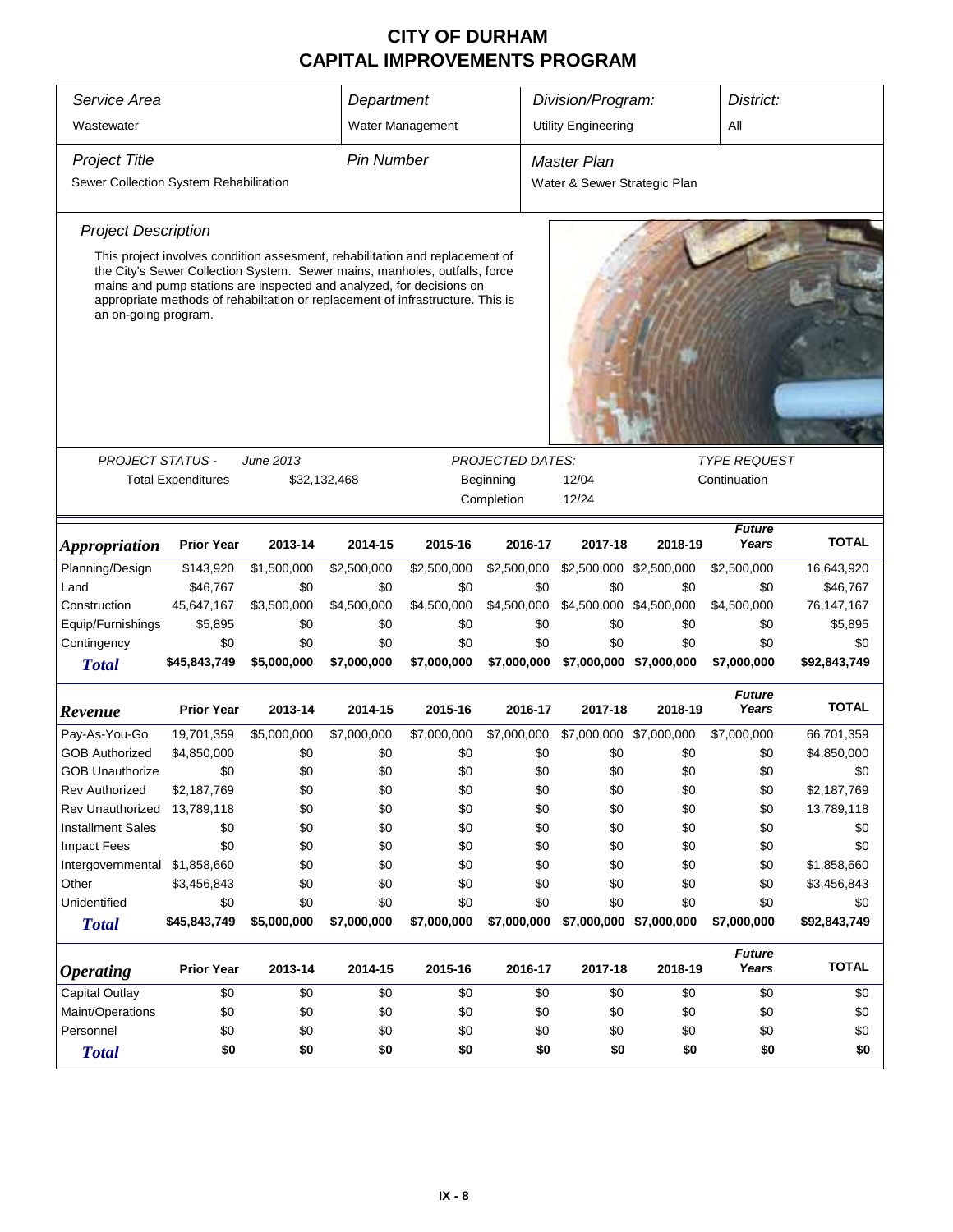| Service Area<br>Department      |                           |                                                                                                                                                                                                                                      |                    |                    |                         | Division/Program:<br>District:         |                                |                        |                     |
|---------------------------------|---------------------------|--------------------------------------------------------------------------------------------------------------------------------------------------------------------------------------------------------------------------------------|--------------------|--------------------|-------------------------|----------------------------------------|--------------------------------|------------------------|---------------------|
| Wastewater                      |                           |                                                                                                                                                                                                                                      | Public Works       |                    |                         | Engineering                            |                                | All                    |                     |
| <b>Project Title</b>            |                           |                                                                                                                                                                                                                                      | Pin Number         |                    |                         | <b>Master Plan</b>                     |                                |                        |                     |
| Sewer Extensions & Improvements |                           |                                                                                                                                                                                                                                      |                    |                    |                         | Water and Sewer Utility Strategic Plan |                                |                        |                     |
| <b>Project Description</b>      |                           |                                                                                                                                                                                                                                      |                    |                    |                         |                                        |                                |                        |                     |
|                                 |                           | This ongoing program constructs sewer line extensions requested by petitions,<br>relocates sewer lines resulting from NCDOT projects, reimburses developers<br>for sewer improvements, and constructs lines to abate health hazards. |                    |                    |                         |                                        |                                |                        |                     |
| <b>PROJECT STATUS -</b>         |                           | June 2013                                                                                                                                                                                                                            |                    |                    | <b>PROJECTED DATES:</b> |                                        |                                | <b>TYPE REQUEST</b>    |                     |
|                                 | <b>Total Expenditures</b> | \$5,435,955                                                                                                                                                                                                                          |                    |                    | Beginning               | 07/12                                  |                                | Continuation           |                     |
|                                 |                           |                                                                                                                                                                                                                                      |                    |                    | Completion              | 07/19                                  |                                |                        |                     |
|                                 |                           |                                                                                                                                                                                                                                      |                    |                    |                         |                                        |                                | <b>Future</b>          |                     |
| <b>Appropriation</b>            | <b>Prior Year</b>         | 2013-14                                                                                                                                                                                                                              | 2014-15            | 2015-16            | 2016-17                 | 2017-18                                | 2018-19                        | Years                  | <b>TOTAL</b>        |
| Construction                    | 10,831,732                | \$0                                                                                                                                                                                                                                  | \$1,500,000        | \$1,750,000        | \$1,750,000             |                                        | \$1,750,000 \$1,750,000        | \$1,750,000            | 21,081,732          |
| <b>Total</b>                    | \$10,831,732              | \$0                                                                                                                                                                                                                                  | \$1,500,000        | \$1,750,000        | \$1,750,000             |                                        | \$1,750,000 \$1,750,000        | \$1,750,000            | \$21,081,732        |
| Revenue                         | <b>Prior Year</b>         | 2013-14                                                                                                                                                                                                                              | 2014-15            | 2015-16            | 2016-17                 | 2017-18                                | 2018-19                        | <b>Future</b><br>Years | <b>TOTAL</b>        |
| Pay-As-You-Go                   | \$5,900,000               | \$0                                                                                                                                                                                                                                  | \$1,500,000        | \$1,750,000        | \$1,750,000             |                                        | \$1,750,000 \$1,750,000        | \$1,750,000            | 16,150,000          |
| <b>GOB Authorized</b>           | \$750,000                 | \$0                                                                                                                                                                                                                                  | \$0                | \$0                | \$0                     | \$0                                    | \$0                            | \$0                    | \$750,000           |
| <b>GOB Unauthorize</b>          | \$0                       | \$0                                                                                                                                                                                                                                  | \$0                | \$0                | \$0                     | \$0                                    | \$0                            | \$0                    | \$0                 |
| <b>Rev Authorized</b>           | \$181,732                 | \$0                                                                                                                                                                                                                                  | \$0                | \$0                | \$0                     | \$0                                    | \$0                            | \$0                    | \$181,732           |
| Rev Unauthorized                | \$4,000,000               | \$0                                                                                                                                                                                                                                  | \$0                | \$0                | \$0                     | \$0                                    | \$0                            | \$0                    | \$4,000,000         |
| <b>Installment Sales</b>        | \$0                       | \$0                                                                                                                                                                                                                                  | \$0                | \$0                | \$0                     | \$0                                    | \$0                            | \$0                    | \$0                 |
| Impact Fees                     | \$0                       | \$0                                                                                                                                                                                                                                  | \$0                | \$0                |                         | \$0<br>\$0                             | \$0                            | \$0                    | \$0                 |
| Intergovernmental               | \$0                       | \$0                                                                                                                                                                                                                                  | \$0                | \$0                | \$0                     | \$0                                    | \$0                            | \$0                    | \$0                 |
| Other                           | \$0                       | \$0                                                                                                                                                                                                                                  | \$0                | \$0                | \$0                     | \$0                                    | \$0                            | \$0                    | \$0                 |
| Unidentified                    | \$0<br>\$10,831,732       | \$0<br>\$0                                                                                                                                                                                                                           | \$0<br>\$1,500,000 | \$0<br>\$1,750,000 | \$0<br>\$1,750,000      | \$0                                    | \$0<br>\$1,750,000 \$1,750,000 | \$0<br>\$1,750,000     | \$0<br>\$21,081,732 |
| <b>Total</b>                    |                           |                                                                                                                                                                                                                                      |                    |                    |                         |                                        |                                |                        |                     |
| <b>Operating</b>                | <b>Prior Year</b>         | 2013-14                                                                                                                                                                                                                              | 2014-15            | 2015-16            | 2016-17                 | 2017-18                                | 2018-19                        | <b>Future</b><br>Years | <b>TOTAL</b>        |
| <b>Capital Outlay</b>           | \$0                       | \$0                                                                                                                                                                                                                                  | \$0                | \$0                | \$0                     | \$0                                    | \$0                            | \$0                    | \$0                 |
| Maint/Operations                | \$0                       | \$0                                                                                                                                                                                                                                  | \$0                | \$0                | \$0                     | \$0                                    | \$0                            | \$0                    | \$0                 |
| Personnel                       | \$0                       | \$0                                                                                                                                                                                                                                  | \$0                | \$0                | \$0                     | \$0                                    | \$0                            | \$0                    | \$0                 |
| <b>Total</b>                    | \$0                       | \$0                                                                                                                                                                                                                                  | \$0                | \$0                |                         | \$0<br>\$0                             | \$0                            | \$0                    | \$0                 |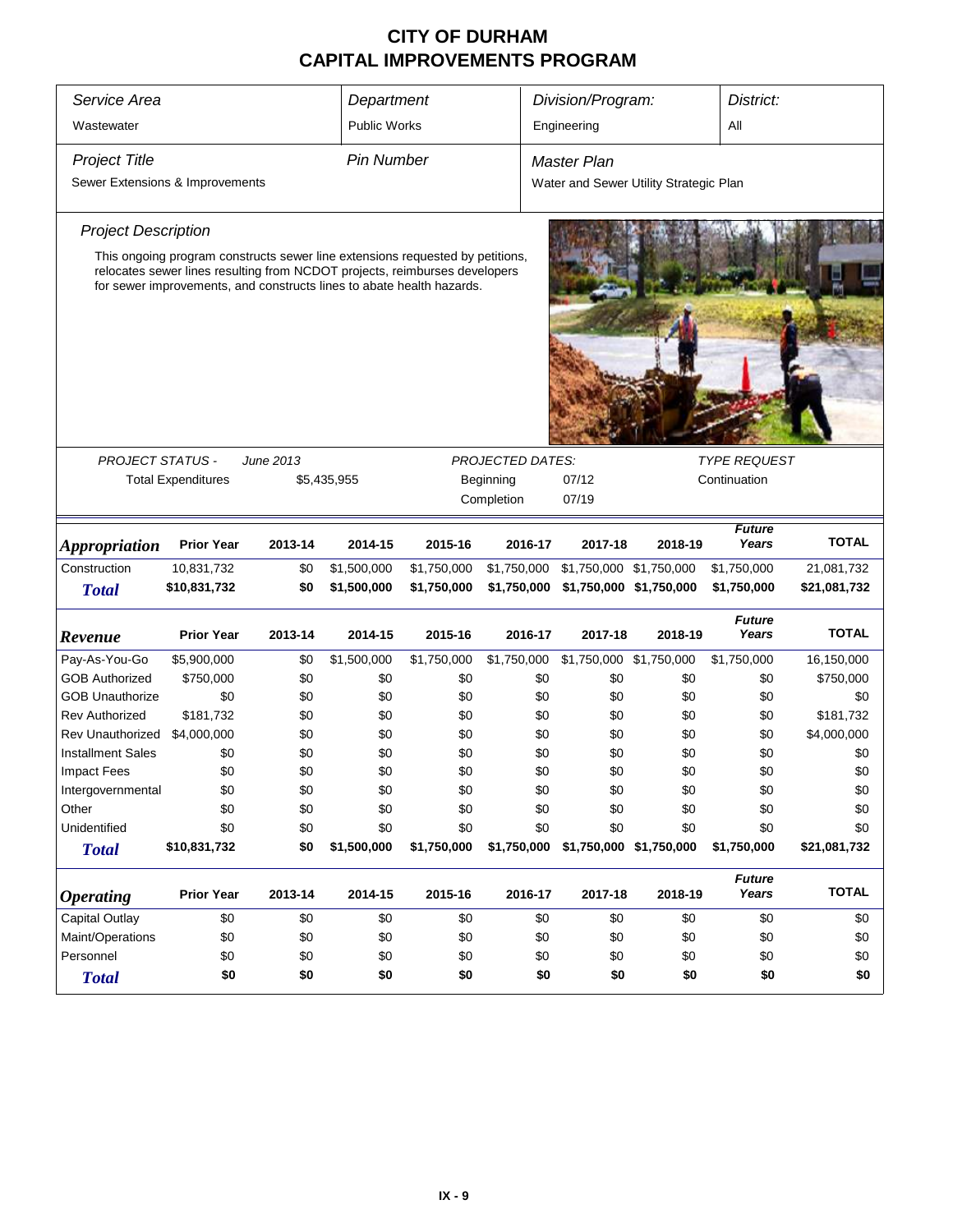| Service Area                             |                           |             | Department        |                                                                                                                                                                                                                                   | Division/Program:       |                                | District:               |                        |               |
|------------------------------------------|---------------------------|-------------|-------------------|-----------------------------------------------------------------------------------------------------------------------------------------------------------------------------------------------------------------------------------|-------------------------|--------------------------------|-------------------------|------------------------|---------------|
|                                          |                           |             |                   |                                                                                                                                                                                                                                   |                         |                                |                         |                        |               |
| Wastewater                               |                           |             |                   | Water Management                                                                                                                                                                                                                  |                         |                                |                         | 2                      |               |
| <b>Project Title</b>                     |                           |             | <b>Pin Number</b> |                                                                                                                                                                                                                                   |                         | <b>Master Plan</b>             |                         |                        |               |
| <b>Wastewater Process Rehabilitation</b> |                           |             |                   |                                                                                                                                                                                                                                   |                         | Water and Sewer Strategic Plan |                         |                        |               |
|                                          |                           |             |                   |                                                                                                                                                                                                                                   |                         |                                |                         |                        |               |
| <b>Project Description</b>               |                           |             |                   |                                                                                                                                                                                                                                   |                         |                                |                         |                        |               |
| rehabilitation projects.                 |                           |             |                   | This project provides for ongoing needs at both North and South Durham<br>Water Reclamation Facilities, which include roof replacement, new coatings,<br>odor system rehab, electric blower rehab, piping changes and other large |                         |                                |                         |                        |               |
|                                          |                           |             |                   |                                                                                                                                                                                                                                   |                         |                                |                         |                        |               |
|                                          |                           |             |                   |                                                                                                                                                                                                                                   |                         |                                |                         |                        |               |
|                                          |                           |             |                   |                                                                                                                                                                                                                                   |                         |                                |                         |                        |               |
| <b>PROJECT STATUS -</b>                  |                           | June 2013   |                   |                                                                                                                                                                                                                                   | <b>PROJECTED DATES:</b> |                                |                         | <b>TYPE REQUEST</b>    |               |
|                                          | <b>Total Expenditures</b> |             | \$10,178,885      |                                                                                                                                                                                                                                   | Beginning               | 07/07                          |                         | Continuation           |               |
|                                          |                           |             |                   |                                                                                                                                                                                                                                   | Completion              | 07/18                          |                         |                        |               |
|                                          |                           |             |                   |                                                                                                                                                                                                                                   |                         |                                |                         |                        |               |
| <i><b>Appropriation</b></i>              | <b>Prior Year</b>         | 2013-14     | 2014-15           | 2015-16                                                                                                                                                                                                                           | 2016-17                 | 2017-18                        | 2018-19                 | <b>Future</b><br>Years | <b>TOTAL</b>  |
| Planning/Design                          | \$1,870,000               | \$2,000,000 | \$5,000,000       | \$3,000,000                                                                                                                                                                                                                       | \$3,000,000             | \$1,500,000 \$1,500,000        |                         | \$1,500,000            | 19,370,000    |
| Land                                     | \$0                       | \$0         | \$0               | \$0                                                                                                                                                                                                                               | \$0                     | \$0                            | \$0                     | \$0                    | \$0           |
| Construction                             | 25,325,000                | \$8,000,000 | 19,000,000        | \$9,000,000                                                                                                                                                                                                                       | 12,000,000              |                                | \$4,500,000 \$4,500,000 | \$4,500,000            | 86,825,000    |
| Equip/Furnishings                        | \$0                       | \$0         | \$0               | \$0                                                                                                                                                                                                                               | \$0                     | \$0                            | \$0                     | \$0                    | \$0           |
| Contingency                              | \$840,000                 | \$0         | \$0               | \$0                                                                                                                                                                                                                               | \$0                     | \$0                            | \$0                     | \$0                    | \$840,000     |
| <b>Total</b>                             |                           |             |                   | \$28,035,000 \$10,000,000 \$24,000,000 \$12,000,000 \$15,000,000                                                                                                                                                                  |                         |                                | \$6,000,000 \$6,000,000 | \$6,000,000            | \$107,035,000 |
|                                          |                           |             |                   |                                                                                                                                                                                                                                   |                         |                                |                         | <b>Future</b>          |               |
| Revenue                                  | <b>Prior Year</b>         | 2013-14     | 2014-15           | 2015-16                                                                                                                                                                                                                           | 2016-17                 | 2017-18                        | 2018-19                 | Years                  | <b>TOTAL</b>  |
| Pay-As-You-Go                            | \$3,885,000               | \$0         | \$0               | \$0                                                                                                                                                                                                                               | \$0                     | \$0                            | \$0                     | \$0                    | \$3,885,000   |
| <b>GOB Authorized</b>                    | \$0                       | \$0         | \$0               | \$0                                                                                                                                                                                                                               | \$0                     | \$0                            | \$0                     | \$0                    | \$0           |
| <b>GOB Unauthorize</b>                   | \$0                       | \$0         | \$0               | \$0                                                                                                                                                                                                                               | \$0                     | \$0                            | \$0                     | \$0                    | \$0           |
| <b>Rev Authorized</b>                    | \$0                       | \$0         | \$0               | \$0                                                                                                                                                                                                                               | \$0                     | \$0                            | \$0                     | \$0                    | \$0           |
| Rev Unauthorized 23,094,606              |                           | 10,000,000  | 24,000,000        | 12,000,000                                                                                                                                                                                                                        | 15,000,000              | \$6,000,000 \$6,000,000        |                         | \$6,000,000            | 02,094,606    |
| <b>Installment Sales</b>                 | \$0                       | \$0         | \$0               | \$0                                                                                                                                                                                                                               | \$0                     | \$0                            | \$0                     | \$0                    | \$0           |
| <b>Impact Fees</b>                       | \$0                       | \$0         | \$0               | \$0                                                                                                                                                                                                                               | \$0                     | \$0                            | \$0                     | \$0                    | \$0           |
| Intergovernmental                        | \$0                       | \$0         | \$0               | \$0                                                                                                                                                                                                                               | \$0                     | \$0                            | \$0                     | \$0                    | \$0           |
| Other                                    | \$1,055,394               | \$0         | \$0               | \$0                                                                                                                                                                                                                               | \$0                     | \$0                            | \$0                     | \$0                    | \$1,055,394   |
| Unidentified                             | \$0                       | \$0         | \$0               | \$0                                                                                                                                                                                                                               | \$0                     | \$0                            | \$0                     | \$0                    | \$0           |
| <b>Total</b>                             |                           |             |                   | \$28,035,000 \$10,000,000 \$24,000,000 \$12,000,000 \$15,000,000                                                                                                                                                                  |                         |                                | \$6,000,000 \$6,000,000 | \$6,000,000            | \$107,035,000 |
| <i><b>Operating</b></i>                  | <b>Prior Year</b>         | 2013-14     | 2014-15           | 2015-16                                                                                                                                                                                                                           | 2016-17                 | 2017-18                        | 2018-19                 | <b>Future</b><br>Years | <b>TOTAL</b>  |
| Capital Outlay                           | \$0                       | \$0         | \$0               | \$0                                                                                                                                                                                                                               | \$0                     | \$0                            | \$0                     | \$0                    | \$0           |
| Maint/Operations                         | \$0                       | \$0         | \$0               | \$0                                                                                                                                                                                                                               | \$0                     | \$0                            | \$0                     | \$0                    | \$0           |
| Personnel                                | \$0                       | \$0         | \$0               | \$0                                                                                                                                                                                                                               | \$0                     | \$0                            | \$0                     | \$0                    | \$0           |
| <b>Total</b>                             | \$0                       | \$0         | \$0               | \$0                                                                                                                                                                                                                               | \$0                     | \$0                            | \$0                     | \$0                    | \$0           |
|                                          |                           |             |                   |                                                                                                                                                                                                                                   |                         |                                |                         |                        |               |